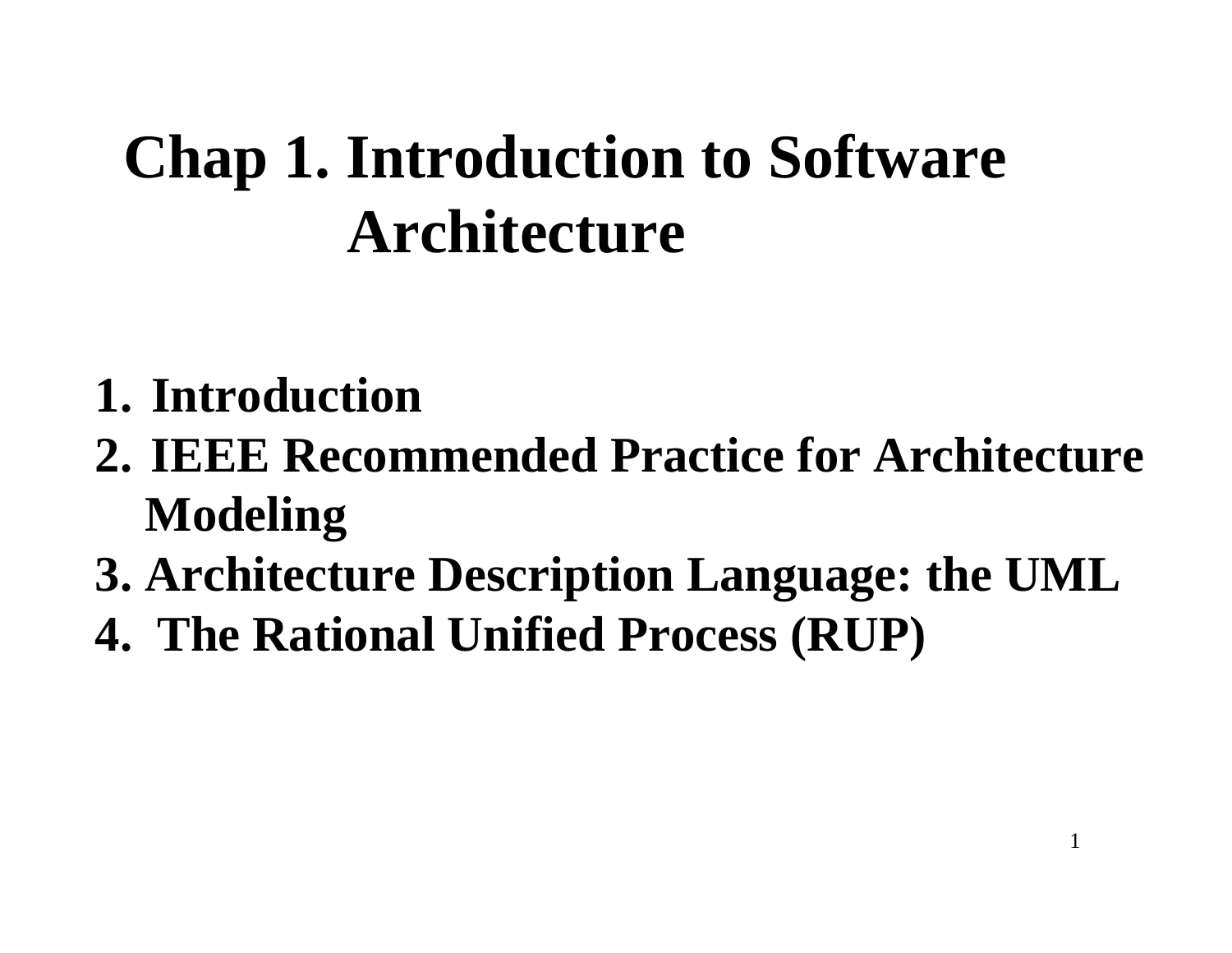## **1. Introduction***Preamble*

*"Conventional wisdom has been to use terms like 'software architecture', 'software architectural design', or 'coarse-grained design' for the high-level structural subdivision of a system, and 'design' or 'detailed design' for more detailed planning… we denote the whole activity of constructing a software system as 'software design' and the resulting artifacts as 'software architecture'."*

*"Many developers nowadays prefer the term 'software architecture' to 'software design' for denoting all the artifacts that result from design activities."* 

*"In doing so, they want to express the fact that they do not just decompose the functionality of a system into a set of cooperating components, but rather that they construct a software architecture… They no longer agree that high-level design decisions can be made independently of lower-level decisions."*

> From "Pattern-Oriented Software Architecture, A System of Patterns" By F. Buschmann, R. Meunier, H. Rohnert, P. Sommerlad, M. Stal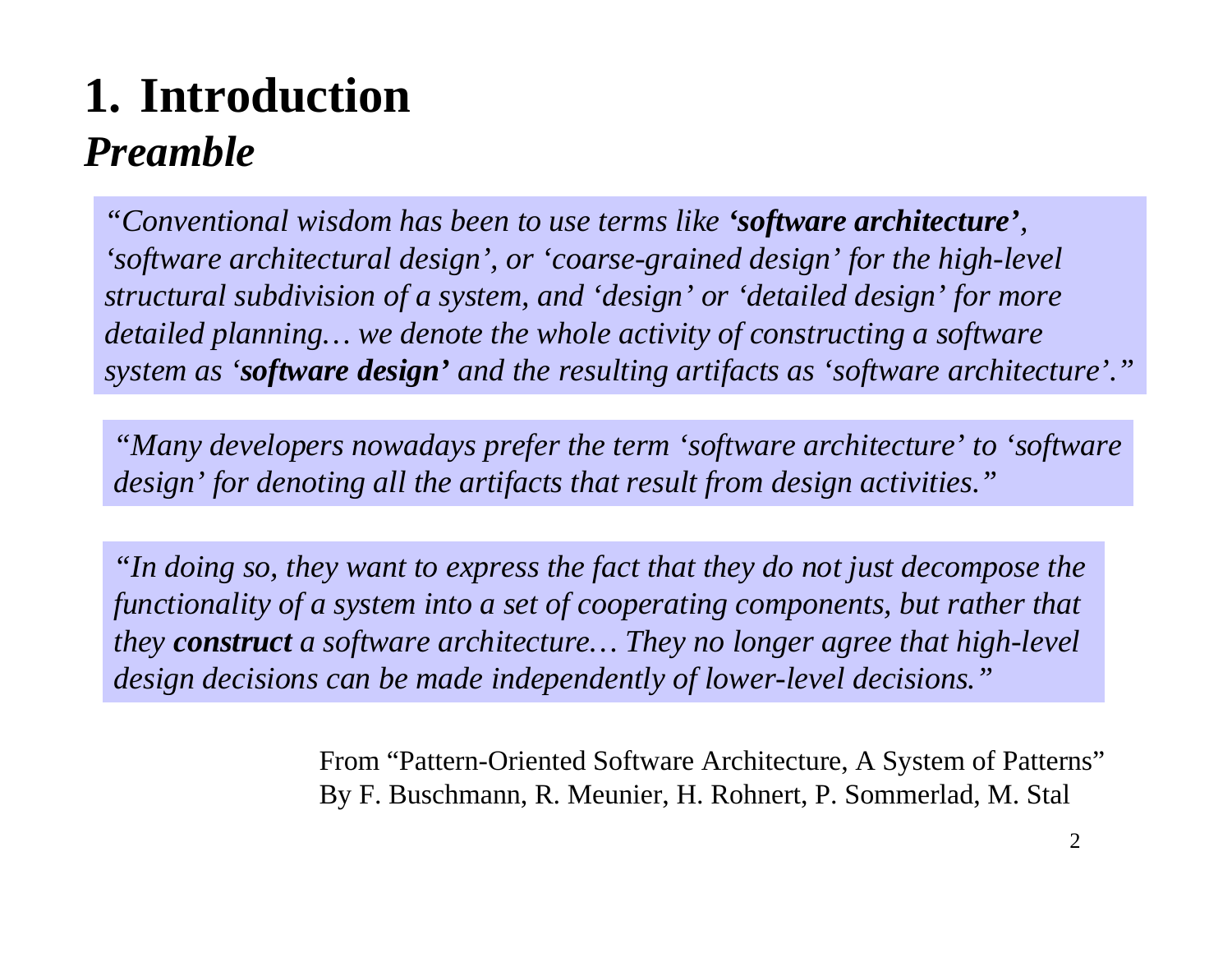### *Software Architecture as a Design Plan*

- Software architecture provides a *design plan*, a blueprint of a system, an *abstraction* to help manage the complexity of a system, and also a communication medium between stakeholders.
- $\sigma$ Critical factor for a product's success: good software architecture that is understood by the *stakeholders* and by the *developers*.

 $\circ$ Structural plan that describes the elements of the system, how they fit together, and how they work together to fulfill the system's requirements.

> •Used to negotiate system requirements, and to set expectations with customers, marketing and management personnel. •Used as a blueprint during the development process •Guides the implementation tasks, including detailed design, coding, integration, and testing.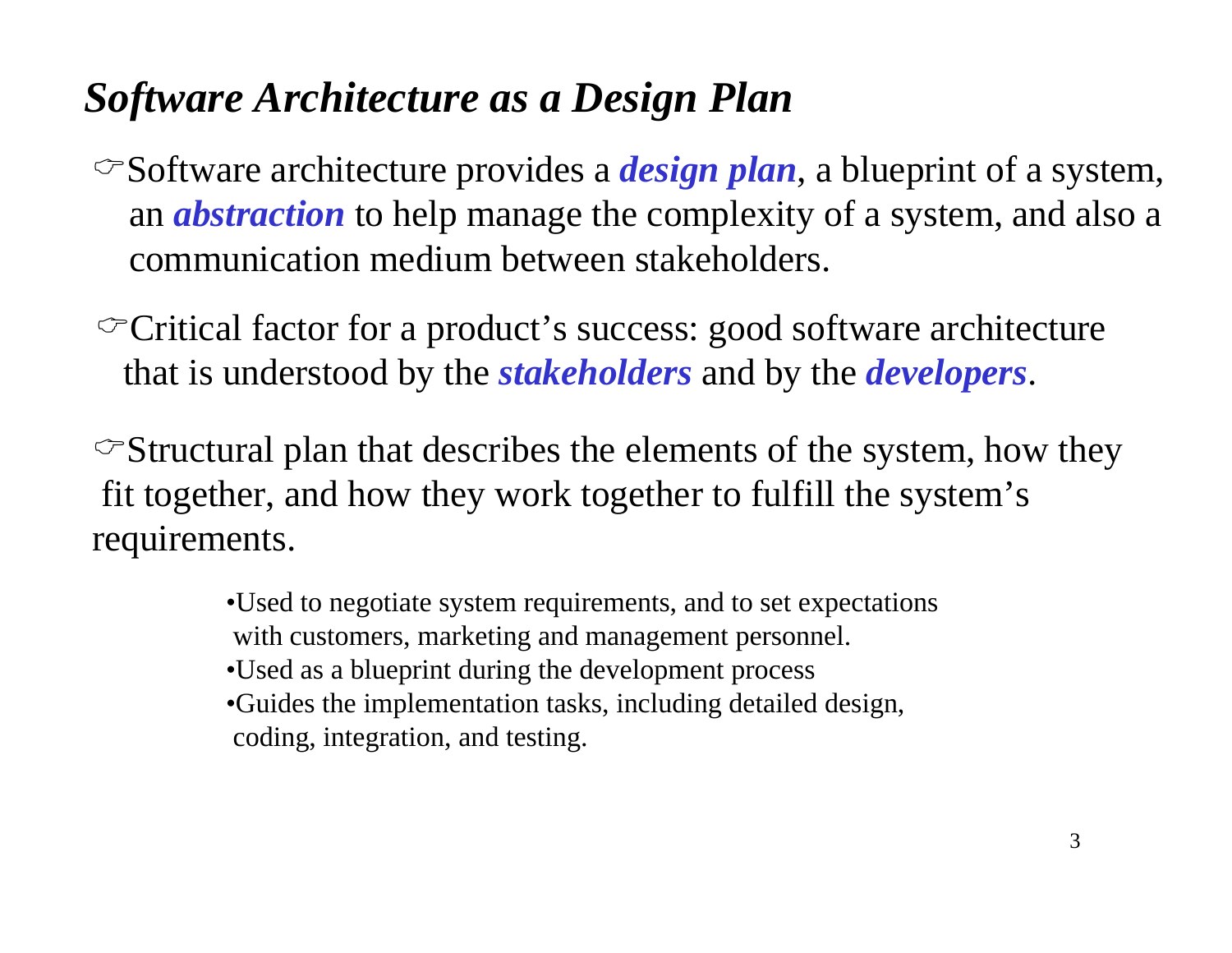### $\circ$  Comes after the domain analysis, requirements analysis, and risk analysis, and before detailed design, coding, integration and testing.



#### $\mathcal{F}$  Key inputs to software architecture design:

- •The requirements produced by the analysis tasks
- •The hardware architecture (the software architect in turn provides requirements to the system architect, who configures the hardware architecture)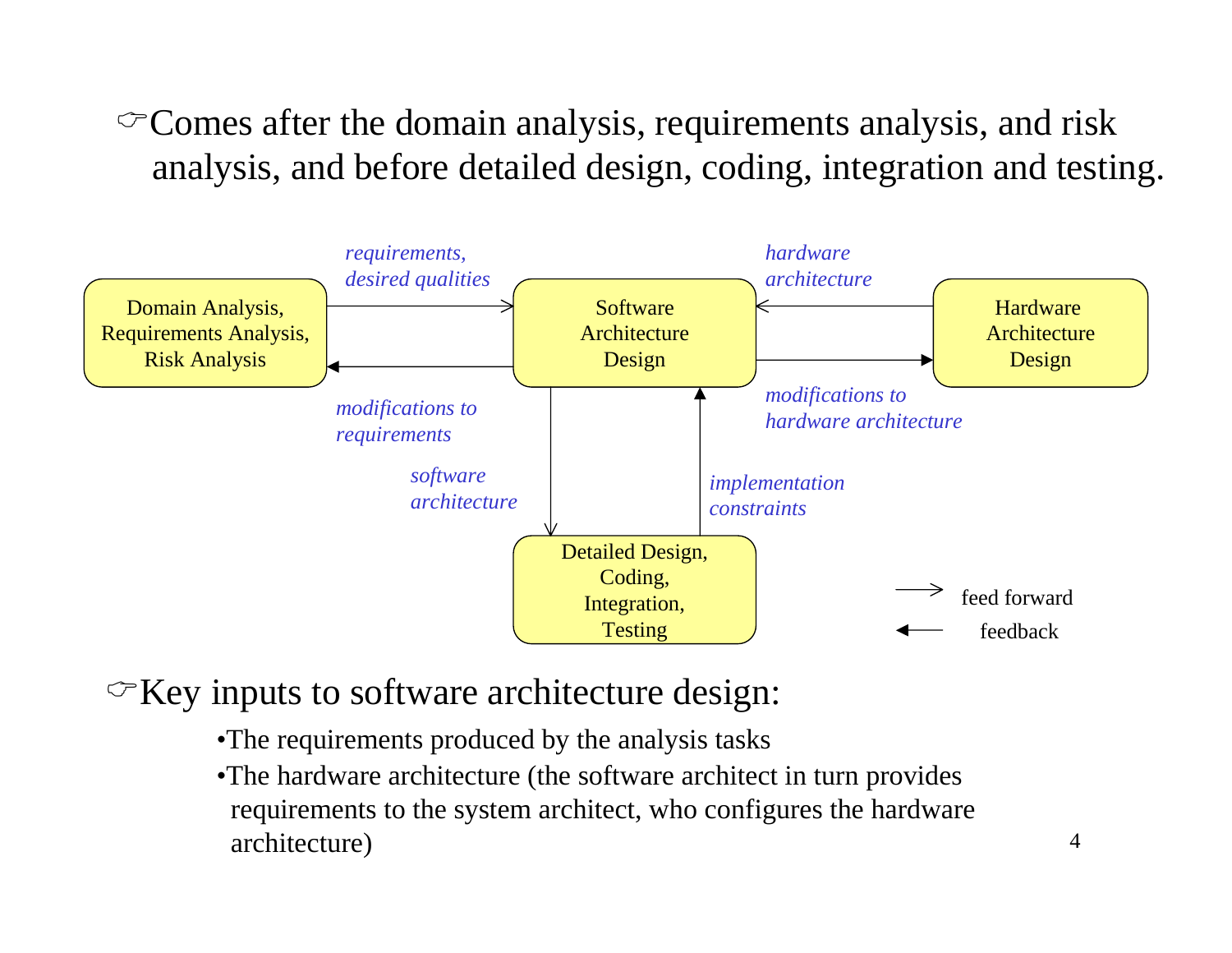# **2. IEEE Recommended Practice**

 $\circ$  Unfortunately, software architecture is still an emerging discipline within software engineering; *limitations*:

> •lack of standardized ways to represent architecture •lack of analysis methods to predict whether an architecture will result in an implementation that meets the requirements.

 $\circ$ So far, the most advanced efforts towards the development of a standard have been made by the *IEEE Working Group on Software Architecture*, giving rise to the *IEEE Recommended Practice for Software Architecture Development*.

The *IEEE Recommended practice for Software Architecture Development:*

<sup>÷</sup>Define a conceptual framework for architecture development. ÷Goal: evolve into a standard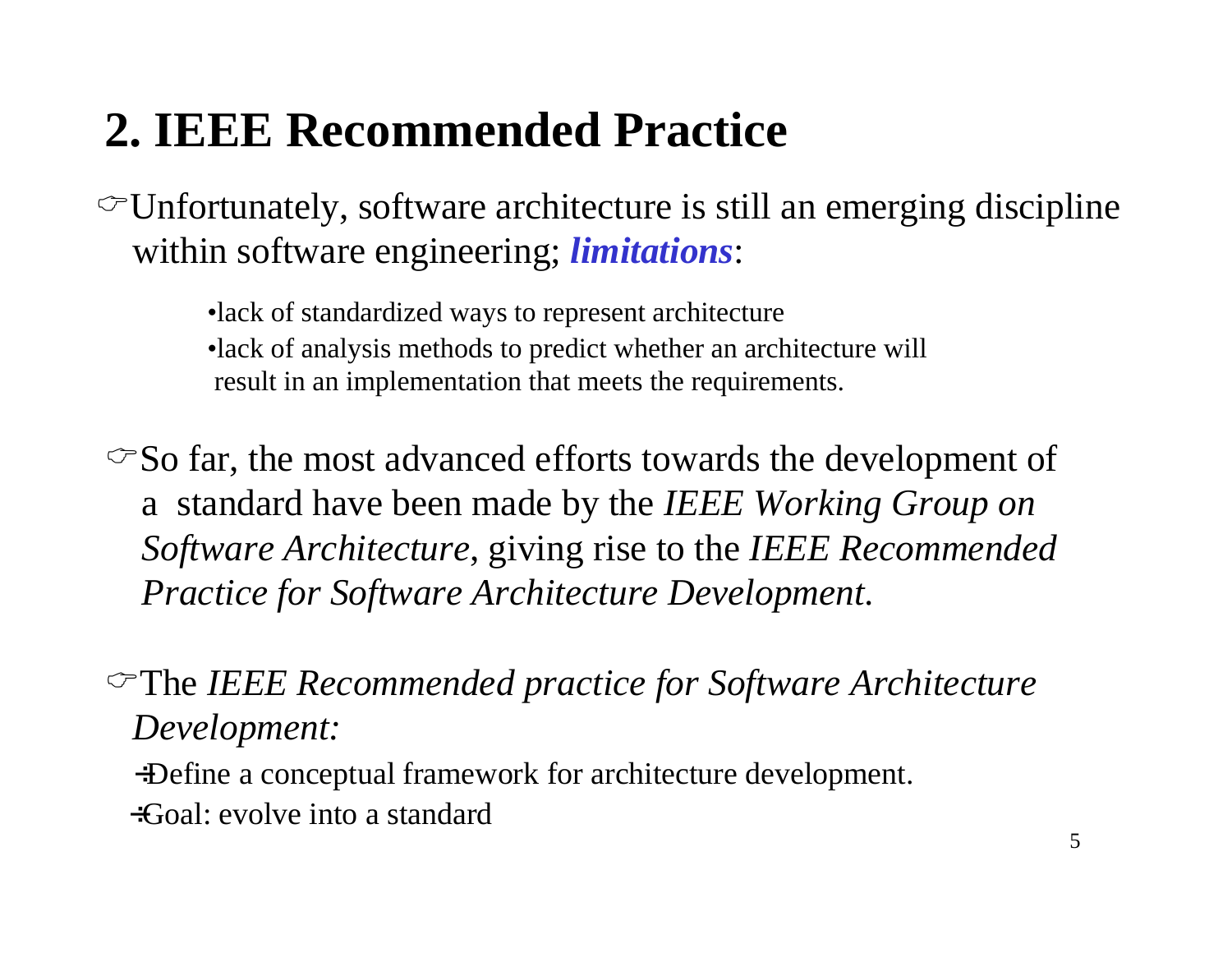### *Conceptual Framework*

### -Every system has an inherent *architecture*.

<sup>÷</sup>The concrete document that is associated with the architecture actually provides a specific description of the architecture, also referred to as an architectural description (AD).

### -An *architectural description* consists of a collection of *views*:

<sup>÷</sup>each view describes one or more concerns involved in the system.

- -A *viewpoint* defines the modeling and analysis techniques and conventions used to create a view that describes the concerns addressed by the viewpoint.
- <sup>÷</sup>Viewpoint definitions may be provided either as starting point of the AD or by reusing existing viewpoints also referred to as *library viewpoints.* <sup>÷</sup>A view may be associated to exactly one viewpoint within the same AD, and consists of one or more *architectural models*.

### -Every *stakeholder's* concerns must be addressed by at least one viewpoint

<sup>÷</sup>Viewpoints may be overlapping, in which case potential inconsistencies must be analyzed and recorded.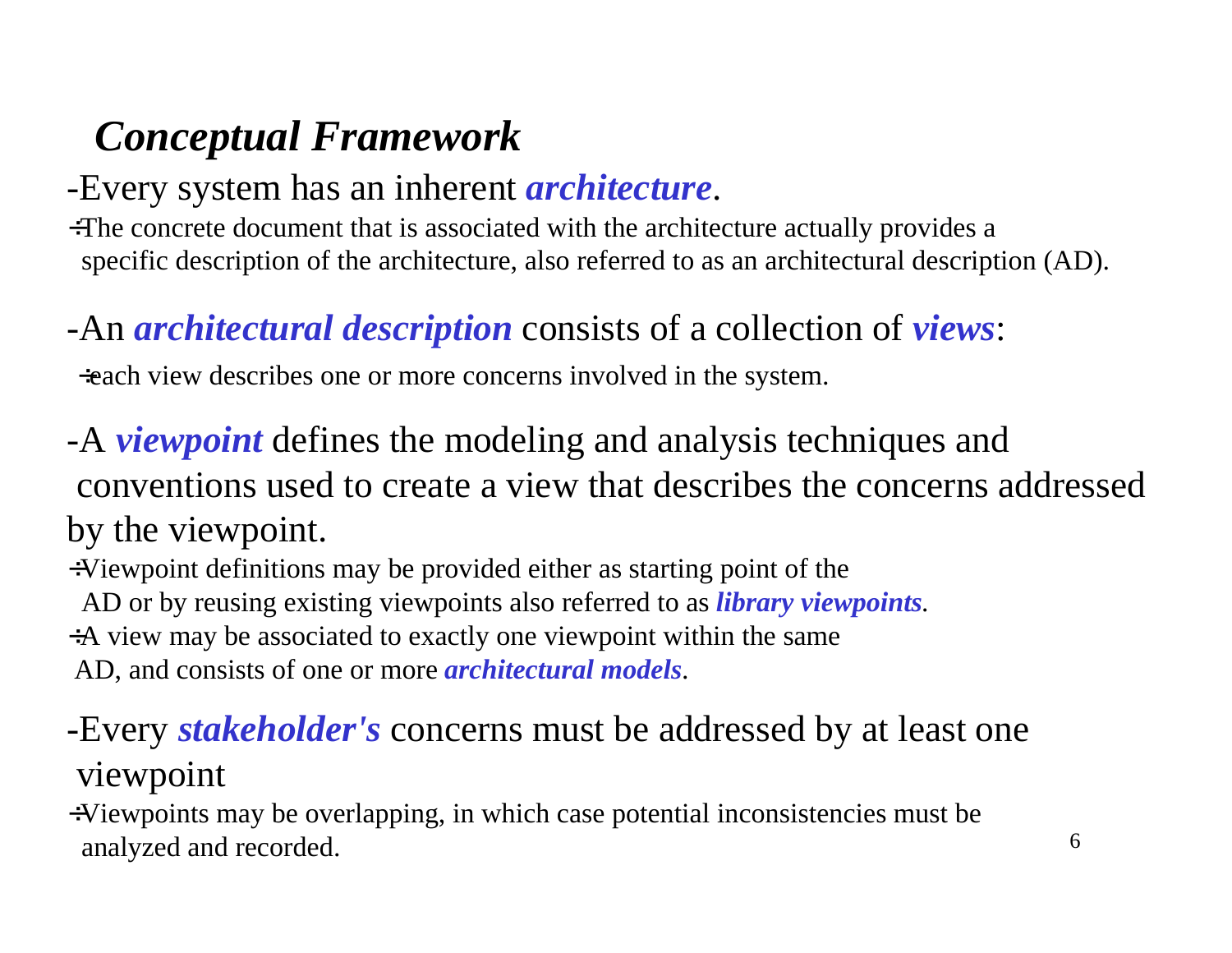### **Examples:**

#### <sup>÷</sup>*Viewpoints and Views in Structured Analysis (SA)*



Note:-DFD: Data Flow Diagram -ERD: Entity-Relation Diagram -STD: State Transition Diagram

<sup>÷</sup>*Viewpoints and Views in Object-Oriented Analysis (OOA)*

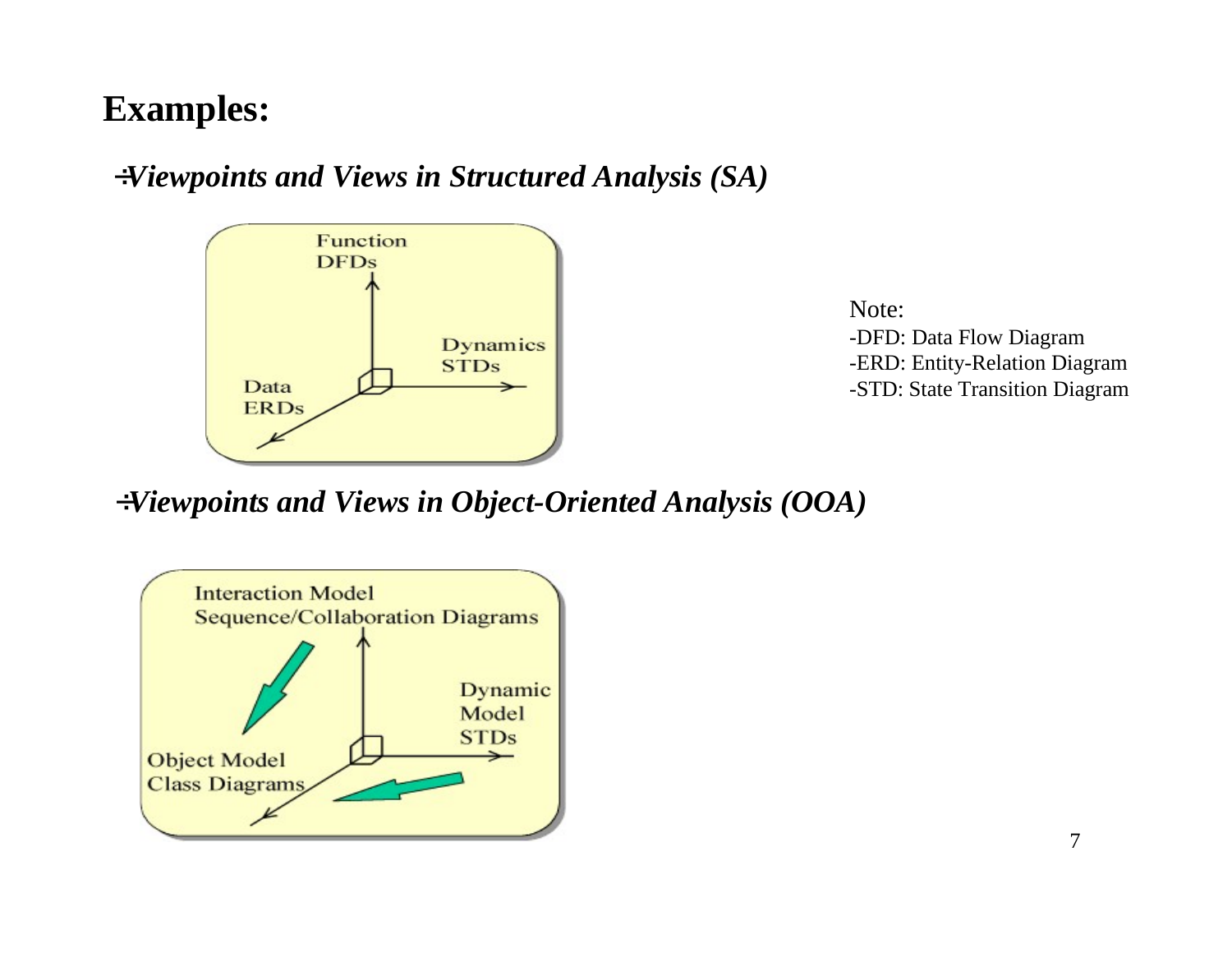### **Conceptual Model of Architectural Description**

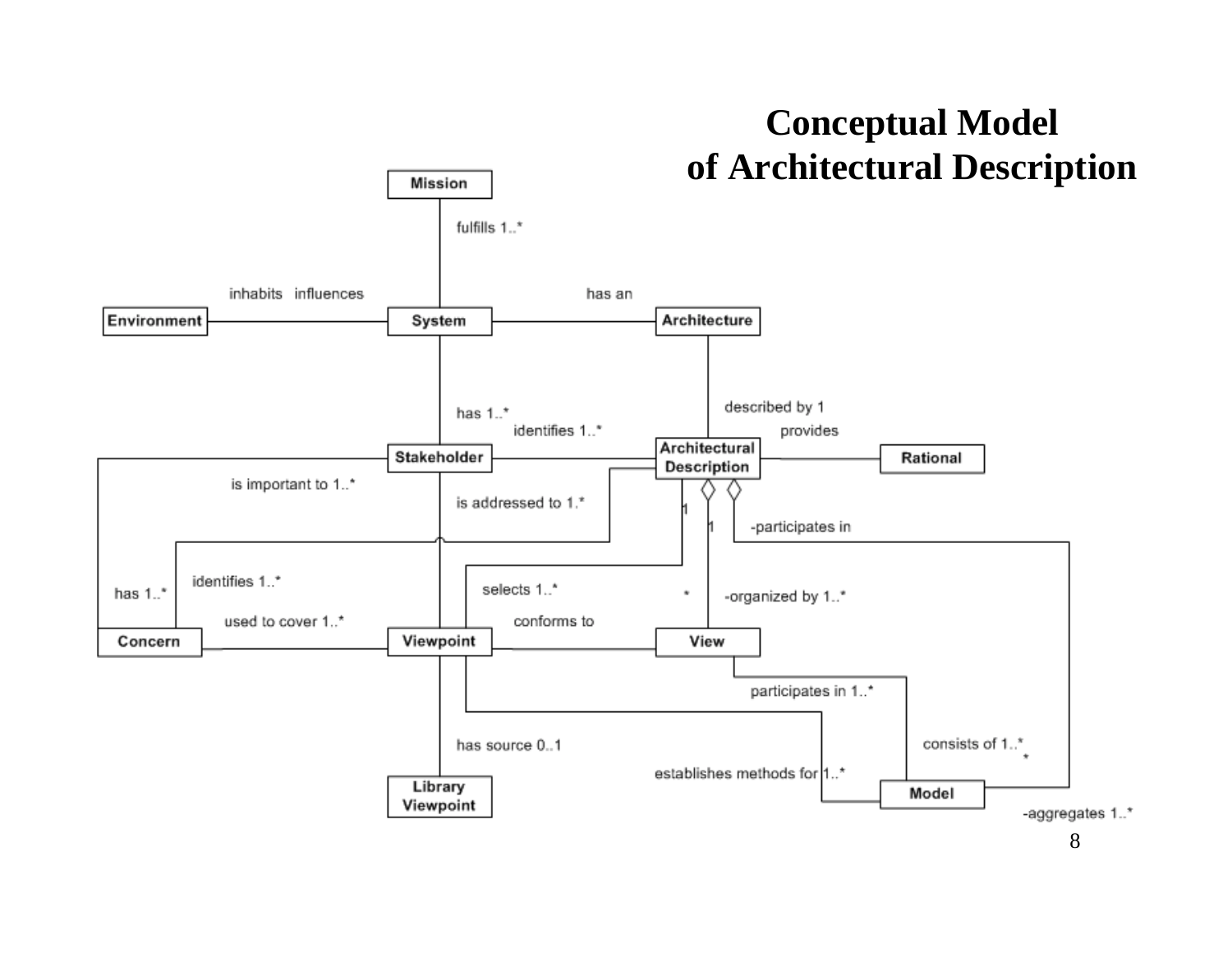### *Conformance*

An architecture description that conforms to the IEEE guidelines encompasses at least *six* different kinds of information:

### -*Architectural documentation*

<sup>÷</sup>provides reference and overview information about the AD: version number, issue date, issuing organization, summary, scope and context of the AD etc.

-*Identification of system stakeholders* and their concerns.

-*Specification of the viewpoints* selected to represent the AD and the motivation for the choice of these viewpoints.

-*Architectural views* derived from the viewpoints. A view is associated to exactly one viewpoint, to which it must conform.

-*Potential inconsistencies* among the views and the underlying models must be analyzed, recorded and if necessary resolved.

-*The rationale* behind the architectural concepts selected.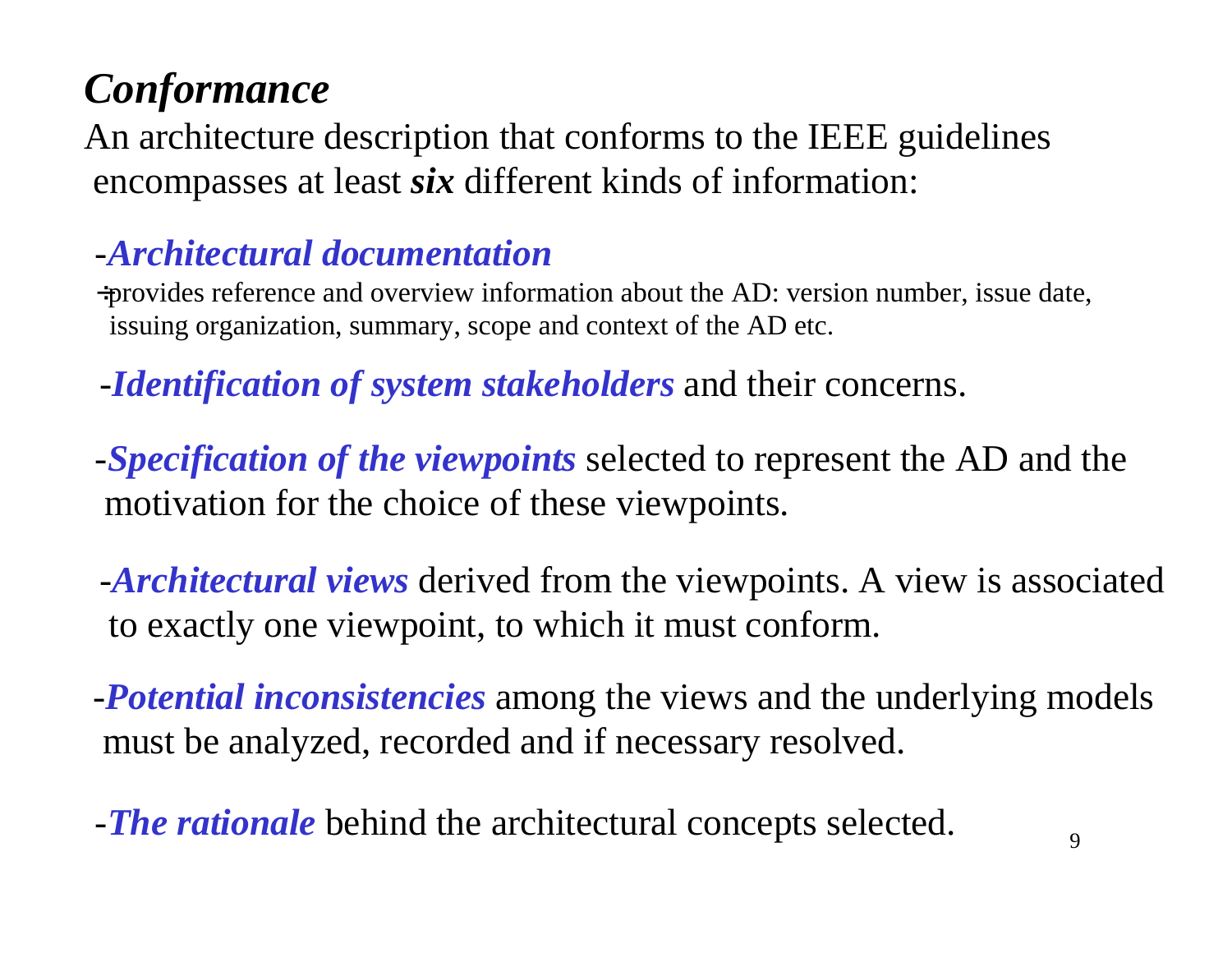#### **3. Architect. Description Language: the UML** UML 2.0-**The UML** is a language for *visualizing*, *specifying*, *constructing* and UML 1.4*documenting* the artifacts of a software-intensive system. UM<sub>1</sub> -**Creating the UML OMG Acceptance, Nov 1997** UNIFIED UML **MODELING** ANGUAGE **First submission to OMG, Jan ´97 public feedback**UML partners UML 1.0 **Web - June ´96** UML 0.9**OOPSLA ´95**Unified Method 0.8

s Booch method **OMT** OOSE Other methods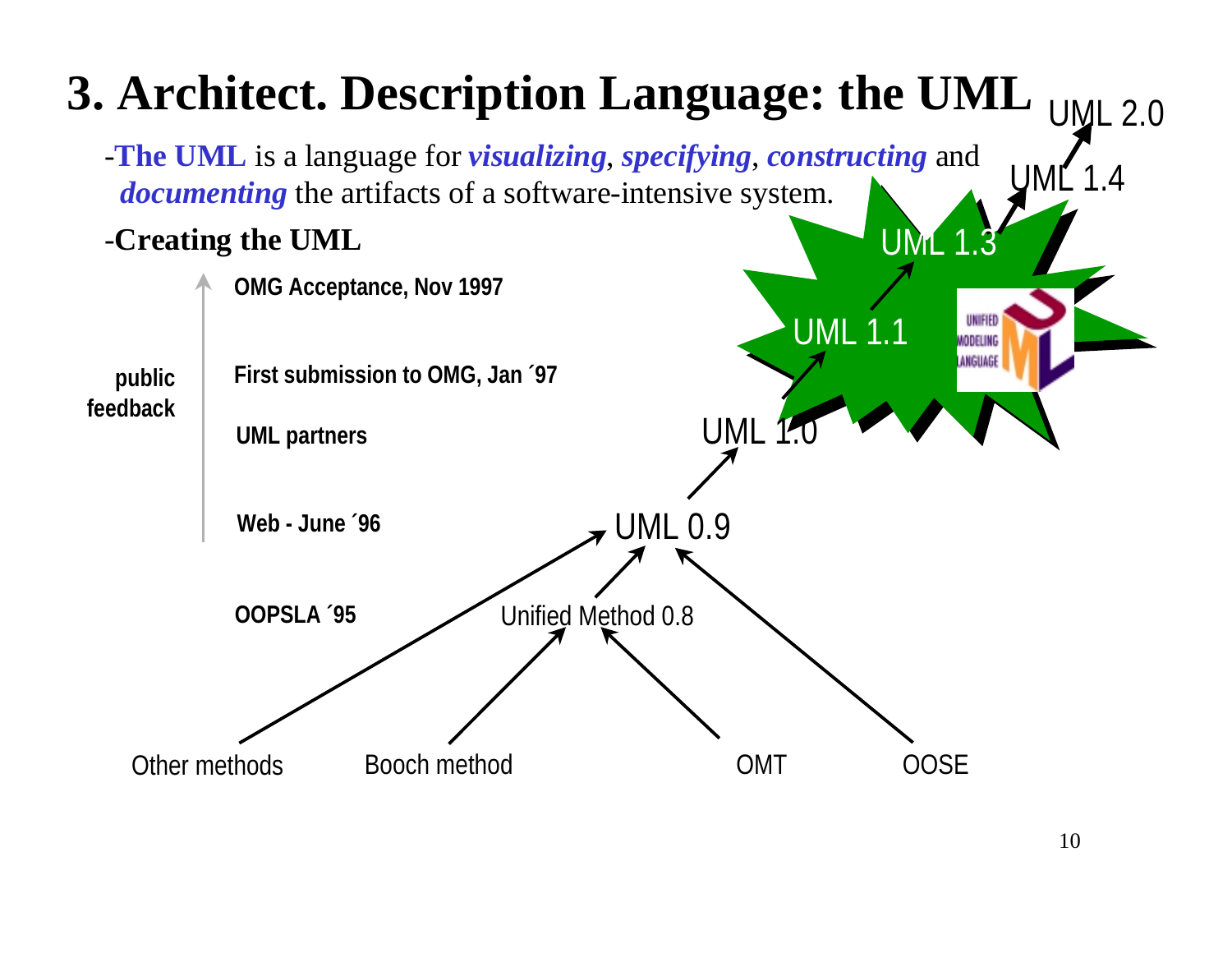### **Views, Models, and Diagrams**

-A diagram is a model in a view; a view consists of one or more models

-A view is an instance of a viewpoint for a particular system:

•presented from the aspect of particular stakeholders •provides a partial representation of the system •is semantically consistent with other views

### -In the UML, there are *thirteen standard diagrams*:

•**Structure diagrams**: class, object, component, deployment, composite structure, package diagrams •**Behavior diagrams:** activity, state machine, use case, and interaction diagrams

- **Interaction diagrams**: sequence, communication, interaction overview, and timing diagrams

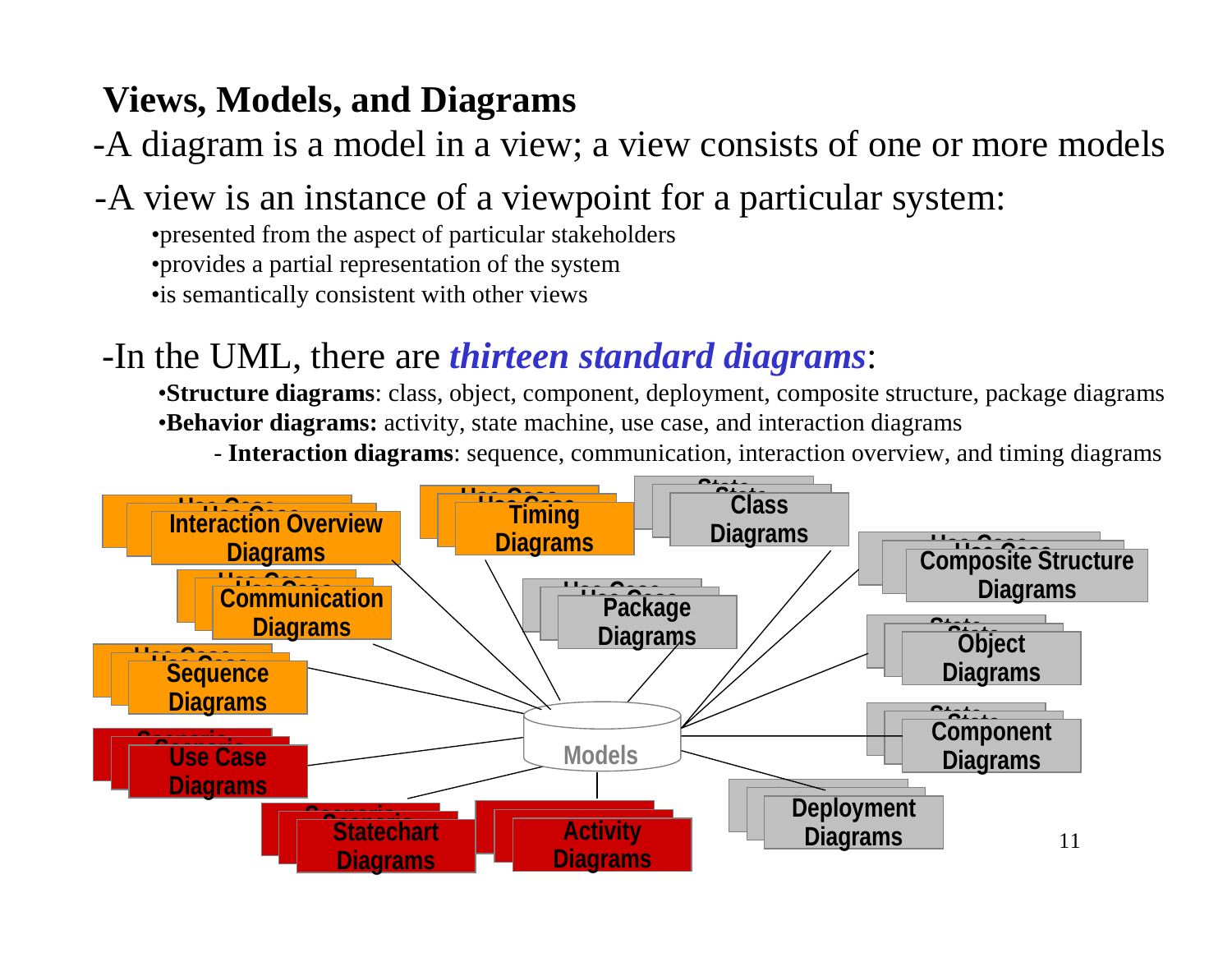# **4. The Rational Unified Process (RUP)**

### *Process*

### **-Software engineering process:**

•A set of partially ordered steps intended to reach a goal, which is to build a software product or to enhance an existing one.

### *The Rational Unified Process*

-Extensive set of guidelines supporting an iterative and incremental life cycle and focusing on requirements analysis and design.

•Development proceeds as a series of iterations that evolve into the final system.

•Each iteration consists of one or more of the following steps: requirements capture, analysis, design, implementation, and test.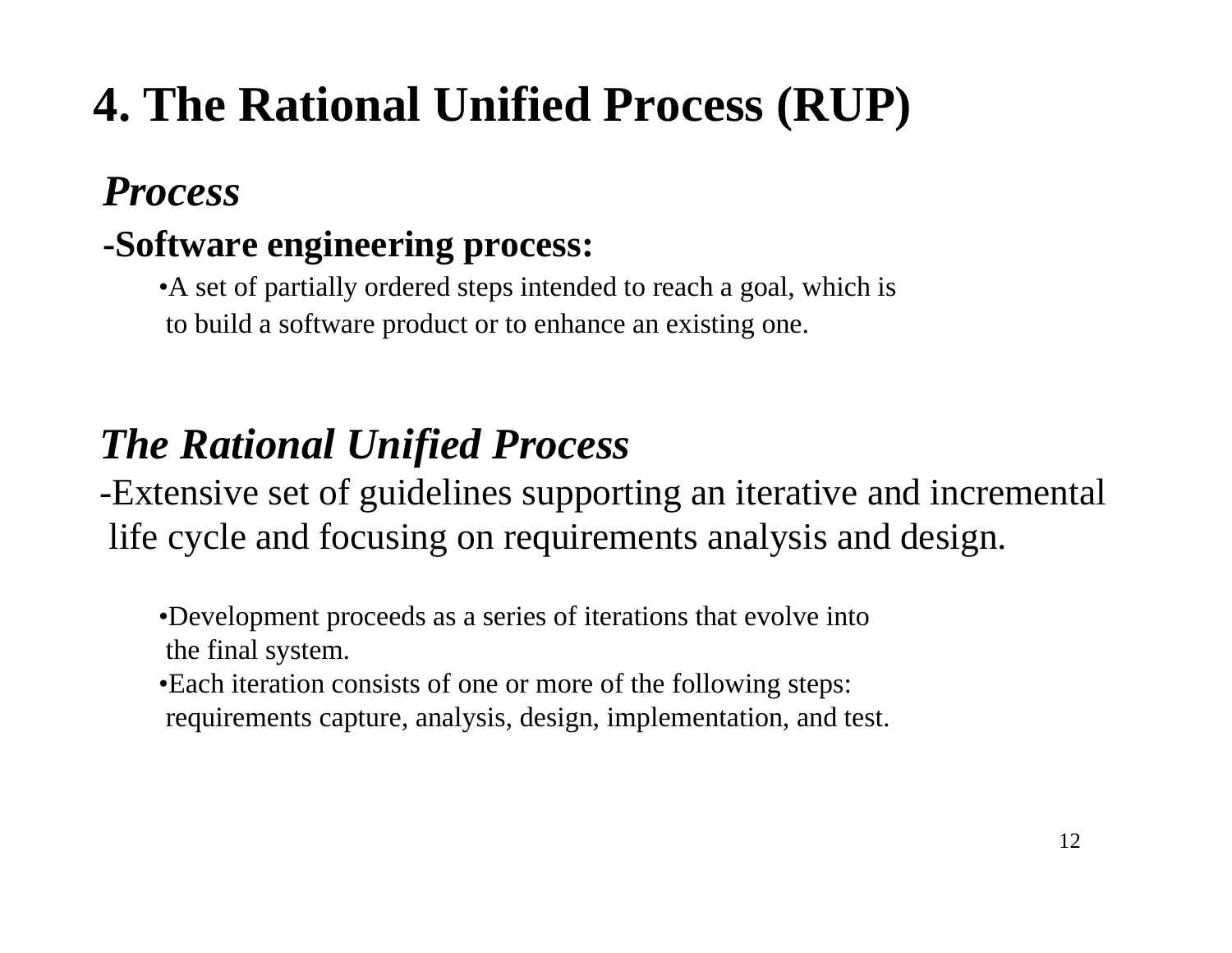•Risk-mitigating process: technical risks are assessed and prioritized early in the life cycle and are revised during each iteration.

•Releases are scheduled to ensure that the highest risks are tackled first.

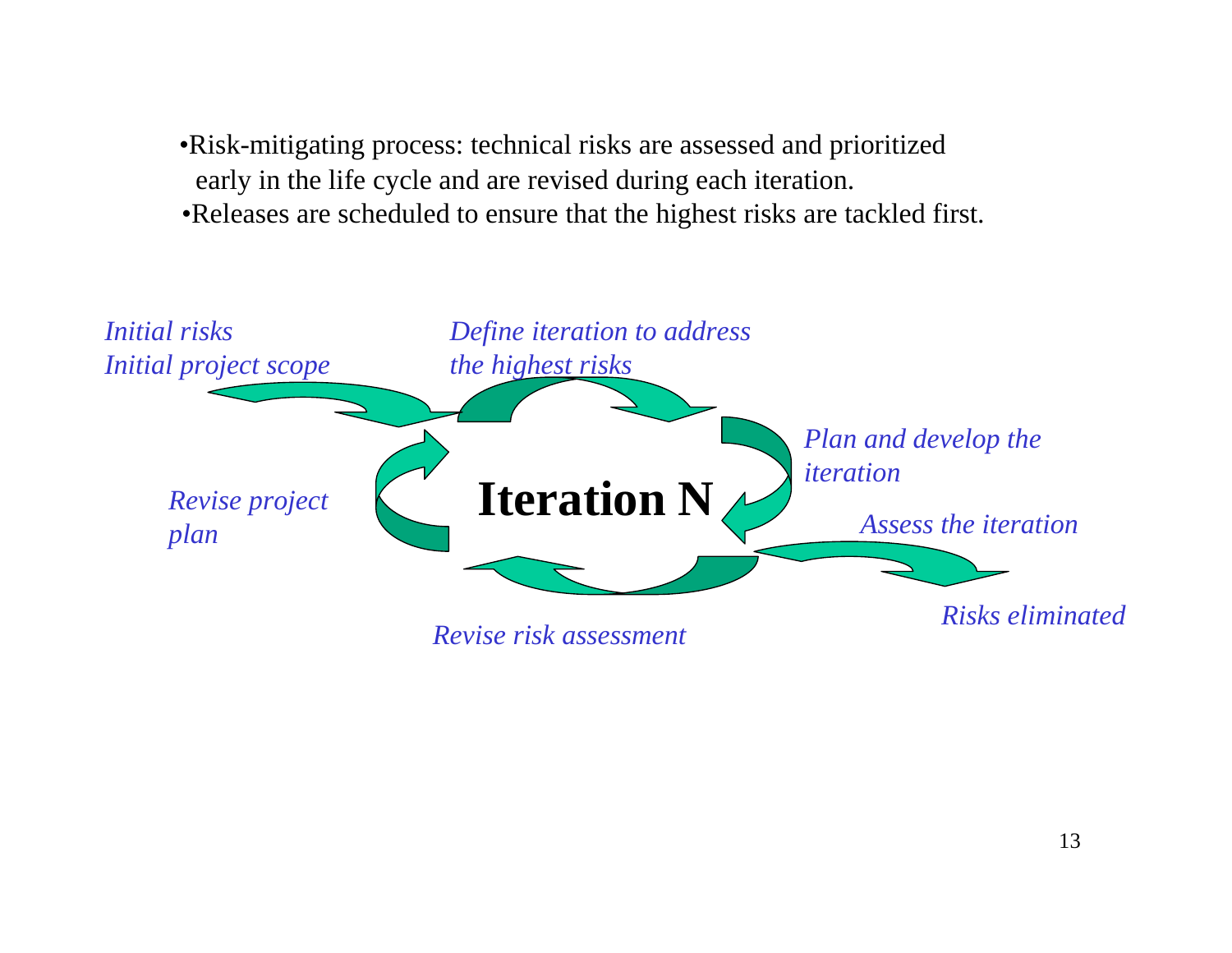### *Phases of the Rational Unified Process*

#### -Structured along two dimensions:

•time division of the life cycle into phases and iterations •process components consisting of the production of a specific set of artifacts with well-defined activities

-Each activity of the process component dimension typically is applied to each phase of time-based dimension, but at a varying degree dependent upon the specific phase.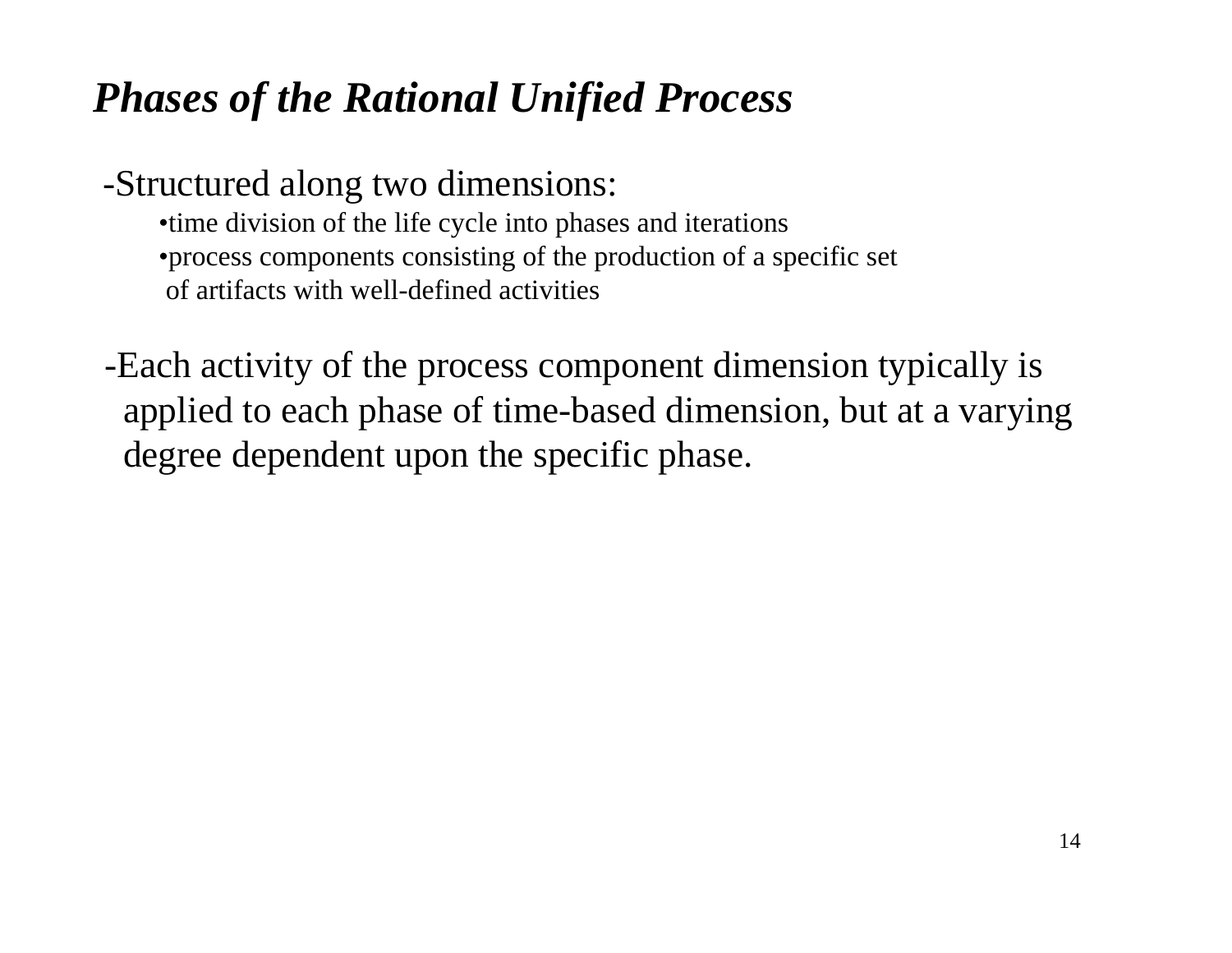### **Lifecycle Phases (Time Dimension)**



- • *Inception* Define the scope of the project and develop business case
- • *Elaboration* Plan project, specify features, and baseline the architecture
- • *Construction*Build the product
- $\div$ *Transition* Transition the product to its users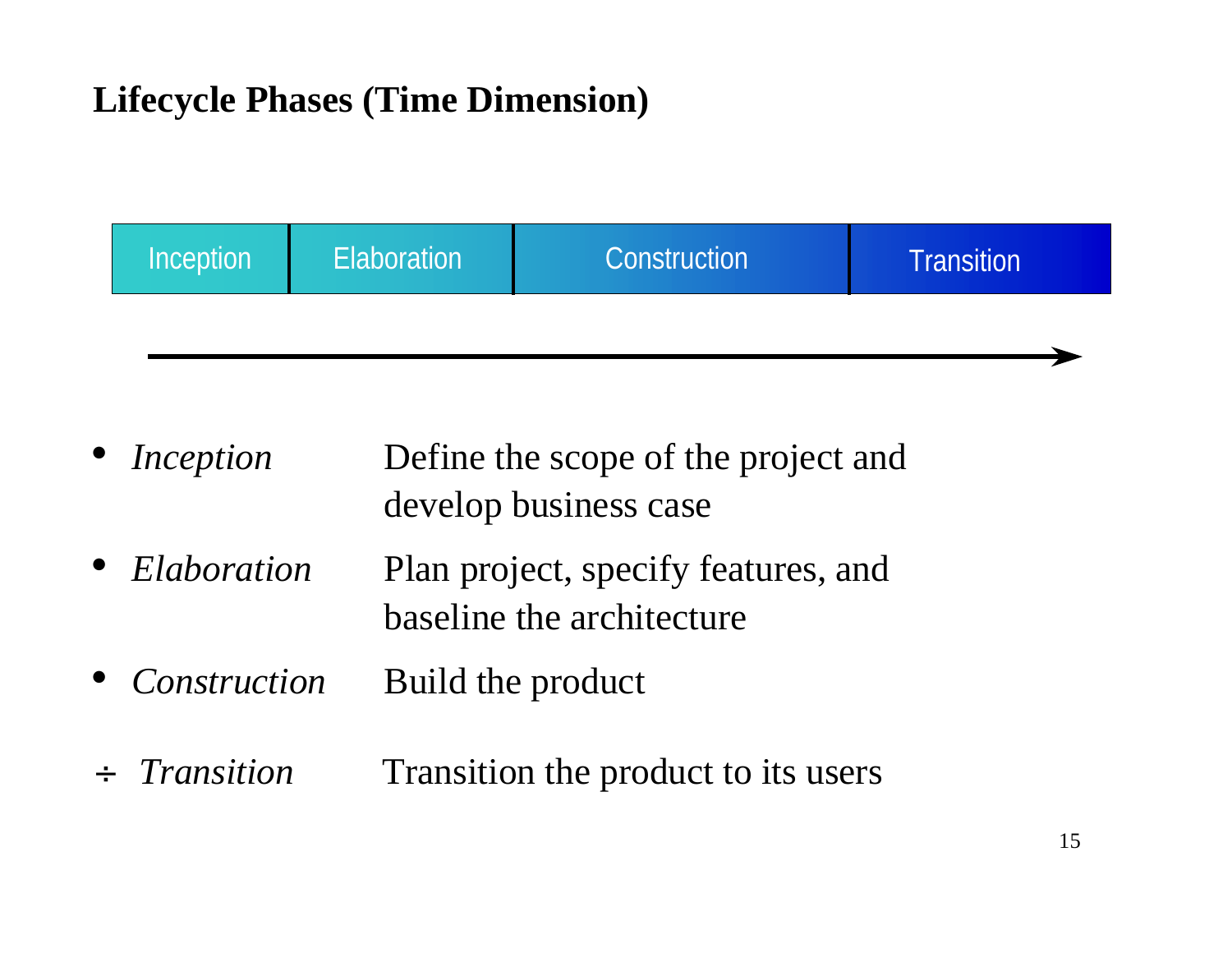### **Phases and Iterations (Process Component Dimension)**



 $\mathcal{F}$ The process component dimension includes:

- *Requirements capture*: a narration of **what** the system should do
- *Analysis and design*: a description of **how** the system will be realized in the implementation phase
- *Implementation*: the production of the code that will result in an executable system
- *Test*: the verification of the entire system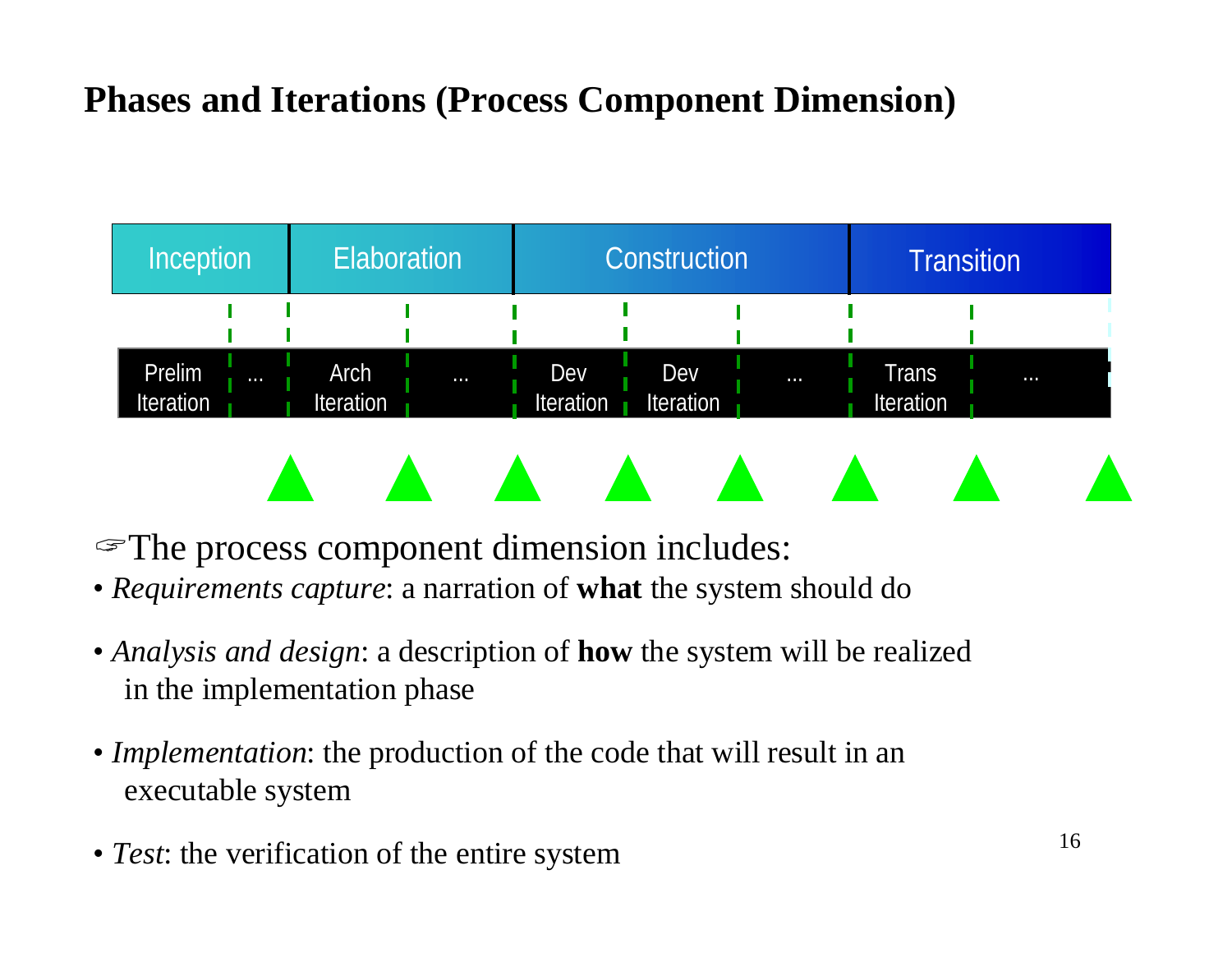#### **Unified Process Structure**

#### **Phases**

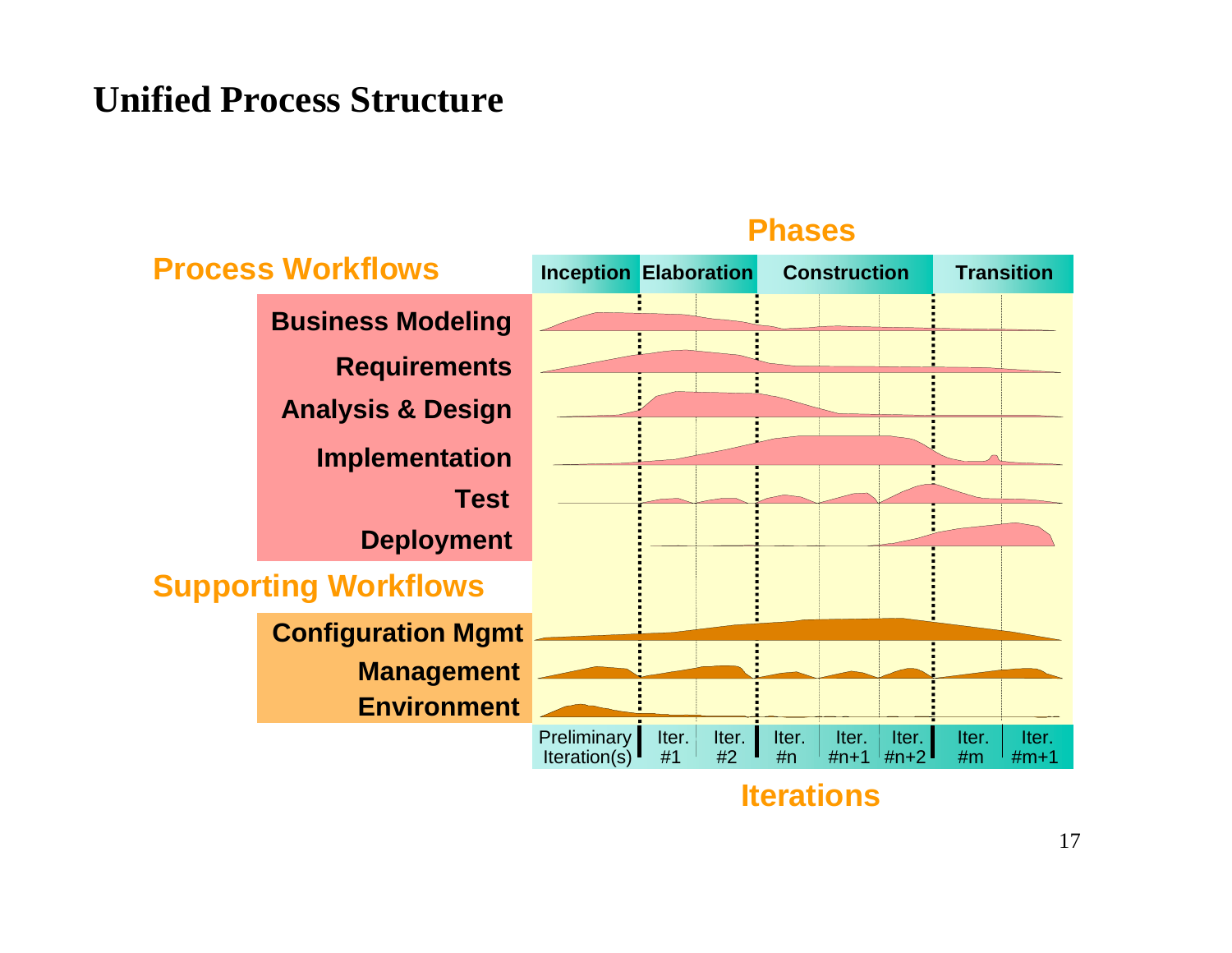### *Architecture Modeling The "4+1" Views of Architecture*

-RUP advocates the use of multiple perspectives to describe the various concerns. RUP suggests a five views approach:



*Organization* Package, subsystem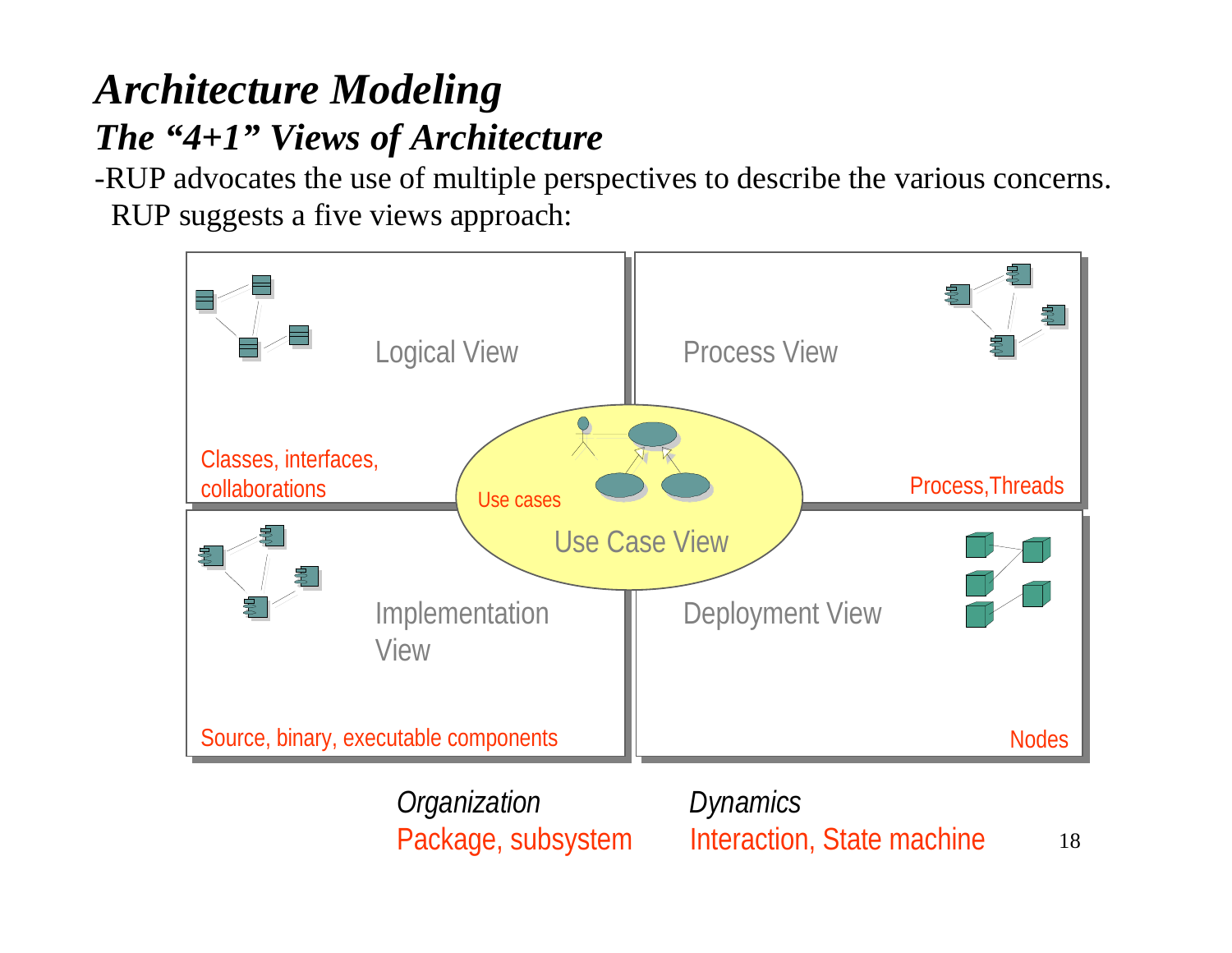### -*Use case view*:

<sup>÷</sup>consists of a set of key use cases or scenarios, which guide the design of the architecture during the inception and elaboration phases and are used later to validate the other views.

### -*Logical view*:

<sup>÷</sup>addresses the functional requirements of the system; provides an abstraction of the design model and defines main design subsystems and classes.

### -*Process view*:

<sup>÷</sup>defines the system's concurrency and synchronization mechanisms at run-time (tasks, threads, processes etc.).

### -*Deployment view*:

<sup>÷</sup>defines the hardware topology on which the system is executed.

#### -*Implementation view*:

<sup>÷</sup>defines the parts used to assemble and release the physical system (source code, data files, executables etc.).